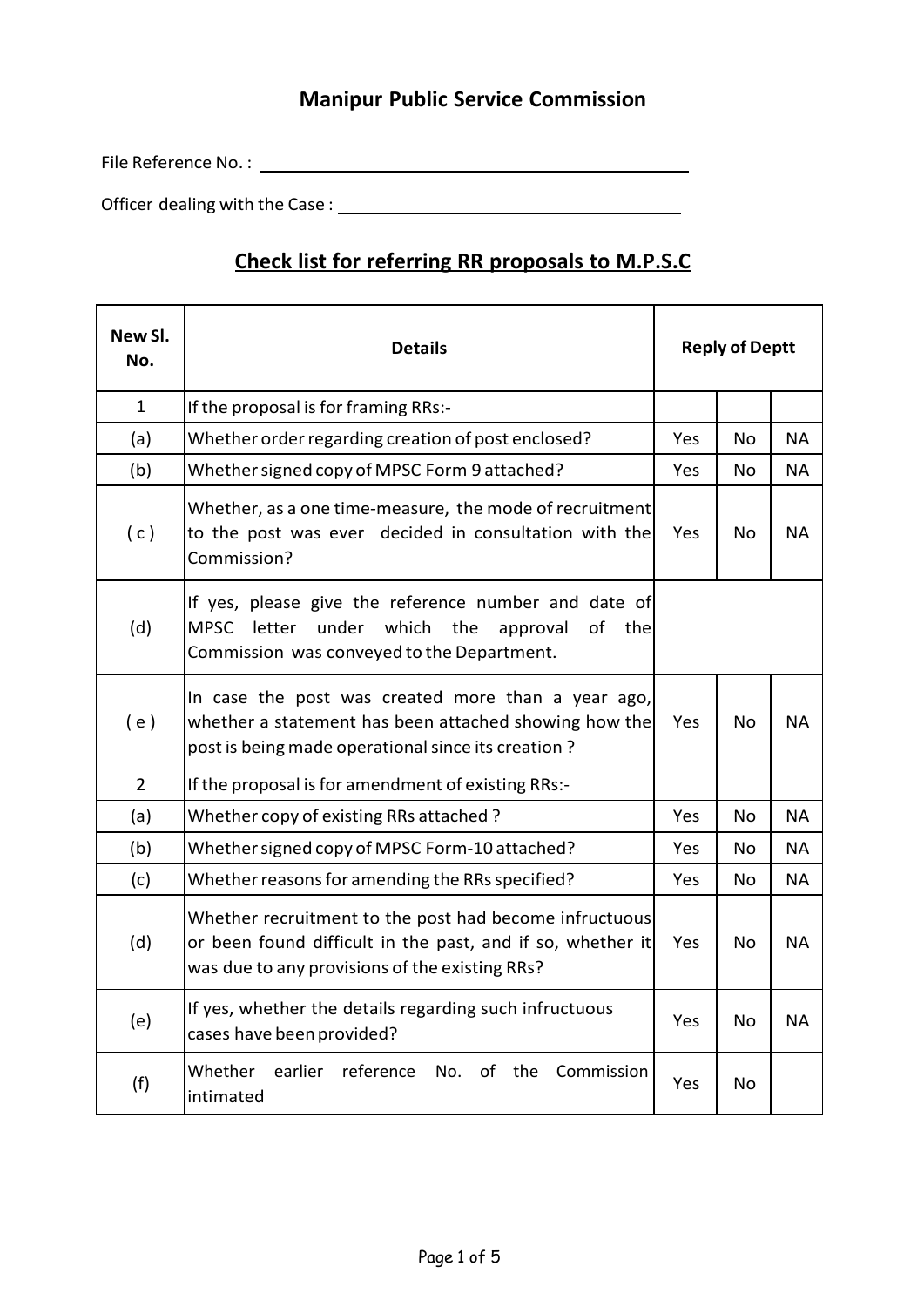| 3    | If the proposal is for deciding the method of recruitment as<br>a one time measure, pending finalization of RRs:- |     |           |           |
|------|-------------------------------------------------------------------------------------------------------------------|-----|-----------|-----------|
| (a)  | Whether the information in the prescribed proforma has<br>been furnished?                                         | Yes | <b>No</b> | <b>NA</b> |
| (b)  | Whether the status of framing the RRs of the post has been<br>indicated?                                          | Yes | No        | <b>NA</b> |
| 4    | Whether MPSC Form 8 attached?                                                                                     | Yes | <b>No</b> | <b>NA</b> |
| 5    | Whether the draft covering notification attached?                                                                 | Yes | <b>No</b> | <b>NA</b> |
| 6    | If the proposal is from a other Department:-                                                                      |     |           |           |
| (a)  | Whether DP had approved the proposal?                                                                             | Yes | <b>No</b> | <b>NA</b> |
| (b)  | Whether copies of the notes exchanged with DP<br>attached?                                                        | Yes | No        | <b>NA</b> |
| (c)  | Whether the proposal has been approved<br>by the<br>Competent Authority in the Department?                        | Yes | <b>No</b> | <b>NA</b> |
| (d)  | If answer to c) is yes, by whom :                                                                                 |     |           |           |
| 7(a) | Whether the RRs are being framed/amended to implement<br>the judgement/directions of any court?                   | Yes | <b>No</b> | <b>NA</b> |
| (b)  | Whether any court case is involved                                                                                | Yes | <b>No</b> | <b>NA</b> |
| (c)  | Whether the details of the court case(s) have been given as<br>per the attached proforma?                         | Yes | <b>No</b> | <b>NA</b> |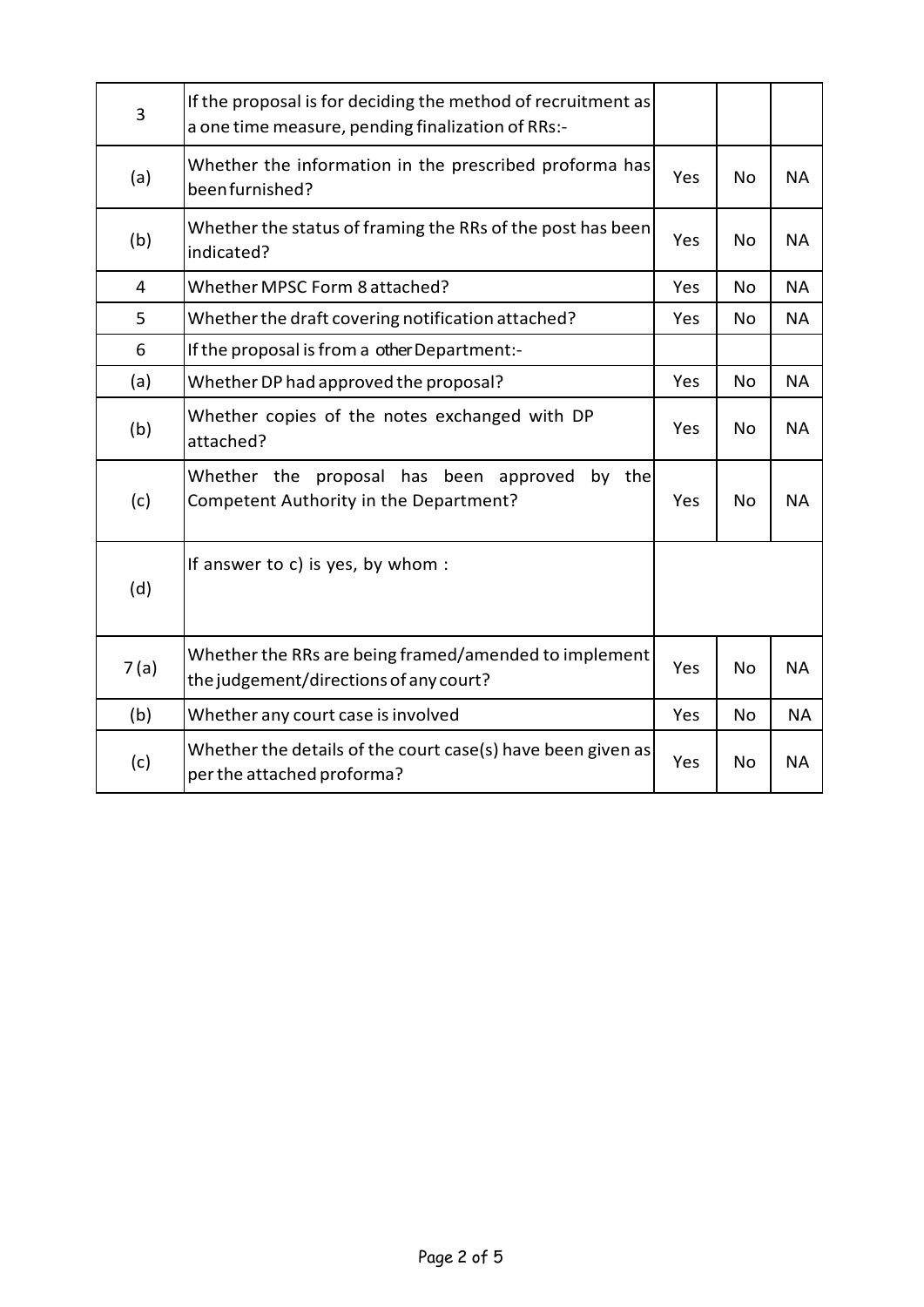| 8                 | Whether the detailed list of duties attached to the post<br>attached?                                                                                                                                      | Yes | No        | <b>NA</b> |
|-------------------|------------------------------------------------------------------------------------------------------------------------------------------------------------------------------------------------------------|-----|-----------|-----------|
| 9                 | Whether the detailed list of duties attached to the feeder<br>post attached?                                                                                                                               | Yes | No        | <b>NA</b> |
| 10                | Whether the hierarchy chart showing the designations, pay<br>scale and sanctioned strength of each post in the hierarchy<br>attached?                                                                      | Yes | No        | <b>NA</b> |
| 11                | In case promotion has been proposed as a method of<br>recruitment, whether existing RRs of the feeder post as<br>well as the existing RRs of all other lower posts in the<br>hierarchyfurnished?           | Yes | No        | <b>NA</b> |
| 12                | along with promotion, deputation has been<br>Whether<br>proposed under the "failing which" clause?                                                                                                         | Yes | No        | <b>NA</b> |
| 13                | In case the post/feeder post was re-designated, whether<br>copy of order reg. re-designation of the post attached?                                                                                         | Yes | No        | <b>NA</b> |
| 14                | In case there is a variation in the number of post or in the<br>number of feeder post, whether copies of orders regarding<br>creation/abolition of posts, as the case may be, attached?                    | Yes | No        | <b>NA</b> |
| 15                | In case there is a variation in the pay scale of the post or<br>that of the feeder post, whether copies of orders regarding<br>upgradation of the pay scale attached?                                      | Yes | No        | <b>NA</b> |
| 16(a)             | it<br>the<br>Whether<br>has<br>been<br>ensured<br>educational<br>qualifications and experience proposed for<br>direct<br>recruitment/deputation<br>match<br>with<br>the<br>duties<br>and                   | Yes | No        | <b>NA</b> |
| 16(b)             | Whether age limit prescribed is in order                                                                                                                                                                   | Yes | <b>No</b> | <b>NA</b> |
| 16 <sub>(c)</sub> | Whether provision for filling short-term vacancies made in<br>the Recruitment Rules when direct recruitment is the only<br>method                                                                          | Yes | No        | <b>NA</b> |
| 17                | Whether direct recruitment proposed under the failing<br>which clause along with promotion is in order?                                                                                                    | Yes | No        | <b>NA</b> |
| 18                | Whether the educational qualifications proposed for direct<br>recruitment/deputation are in accordance with the norms<br>prescribed in any Act or laid down by any statutory<br>authority (eg. UGC, AICTE) | Yes | No        | <b>NA</b> |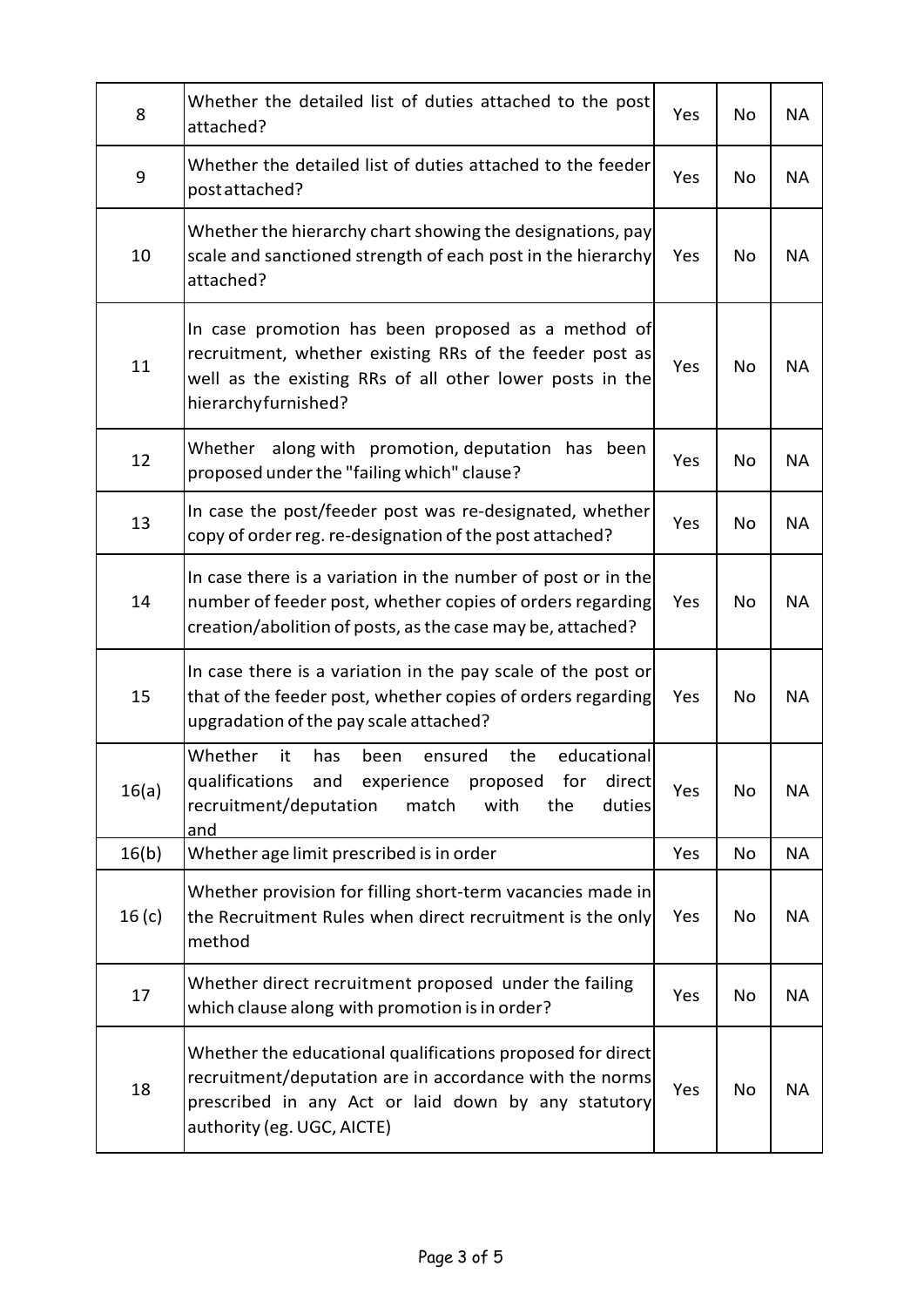| 19    | Whether the term `or equivalent' has been avoided in the<br>clause relating to educational qualifications for direct<br>recruits/deputation is in accordance with para 3.8.1 of the<br>DOP&Trg. Guidelines dated 31.12.2010? | Yes | No | <b>NA</b> |
|-------|------------------------------------------------------------------------------------------------------------------------------------------------------------------------------------------------------------------------------|-----|----|-----------|
| 20(a) | In case EQ of direct recruits are being modified and are to<br>be applied to promotees, whether safeguards provided for<br>feeder grade incumbents?                                                                          | Yes | No | <b>NA</b> |
| (b)   | Whether as per guidelines EQs are to be insisted upon<br>for promotees                                                                                                                                                       | Yes | No | <b>NA</b> |
| (c)   | Will EQs for direct recruits apply to promotees (for<br>Scientific and Technical posts in Senior Time Scales and                                                                                                             | Yes | No | <b>NA</b> |
| 21(a) | Whether the quota proposed for promotion is as per the<br>norms?                                                                                                                                                             | Yes | No | <b>NA</b> |
| (b)   | If not, the reasons for proposing higher promotion quota<br>has been given?                                                                                                                                                  | Yes | No | <b>NA</b> |
| (c)   | Has composite method been proposed in cases where the<br>firm strength of the feeder post is only one?                                                                                                                       |     |    |           |
| (d)   | Whether counting of combined regular service in the<br>feeder post and the next lower post for promotion has<br>been proposed?                                                                                               | Yes | No | <b>NA</b> |
| (e)   | If yes, whether the reasons stated?                                                                                                                                                                                          | Yes | No | <b>NA</b> |
| (f)   | Certificate to the effect that feeder post has no other<br>promotional avenues                                                                                                                                               | Yes | No | <b>NA</b> |
| 22(a) | Whether a provision for training in the field relevant to the<br>duties of the post has been incorporated while proposing<br>the eligibility condition for promotion under col. (11)?                                        | Yes | No | <b>NA</b> |
| (b)   | If no, reasons furnished?                                                                                                                                                                                                    | Yes | No | <b>NA</b> |
| 23(a) | If deputation has been proposed as a<br>method<br>_ofl<br>recruitment, whether the field of deputation proposed is as<br>per norms?                                                                                          | Yes | No | <b>NA</b> |
| 23(b) | Whether short-term contract also included                                                                                                                                                                                    | Yes | No | NA        |